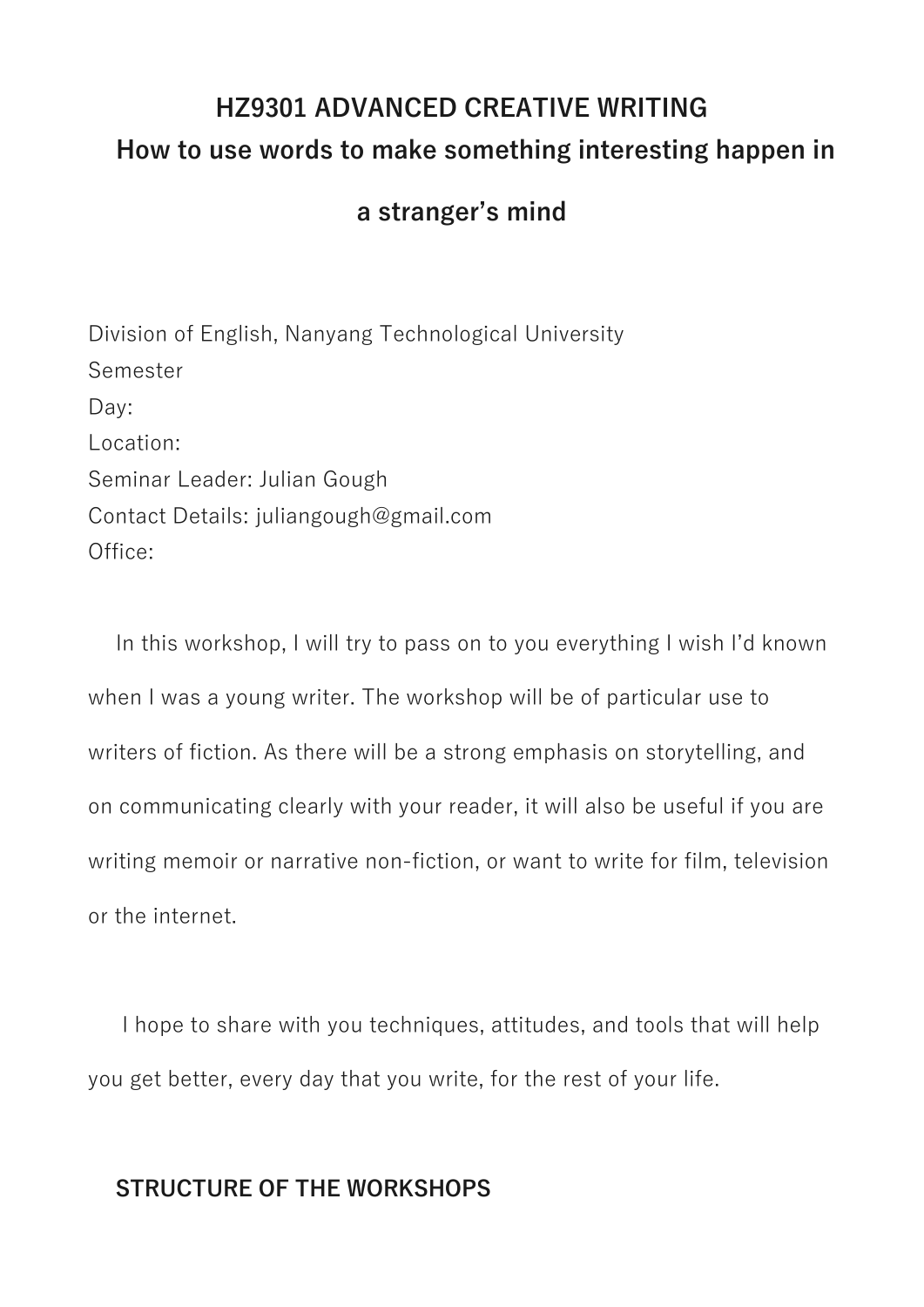The workshops will last three hours (with a short break halfway through). The first half will be devoted to that week's topic. We will do short writing exercises during this half, to explore the points being made.

In the second half, we will discuss and critique two or three pieces of new work, written by members of the workshop. (We will draw up a rota for this at the first workshop.) These will be short pieces of between 300 and 800 words. They can be complete flash fictions, extracts from stories or novels, a screenplay scene, incident from memoir, whatever. You will be required to email your piece to all of us at least three days before the relevant workshop. Our discussion of these pieces will be thoughtful, compassionate and respectful. Each piece will have a workshop member assigned to it (also on the rota), who will begin the discussion by presenting 5 minutes of response (critique and feedback).

In addition to this, each of you will bring in an interesting sentence you've read during the week, that has struck you as particularly good, or particularly bad. We will analyse some of these sentences.

At the end of the semester, you will submit a sustained piece of writing, of between 1500 and 2500 words in total. Again, this could be a complete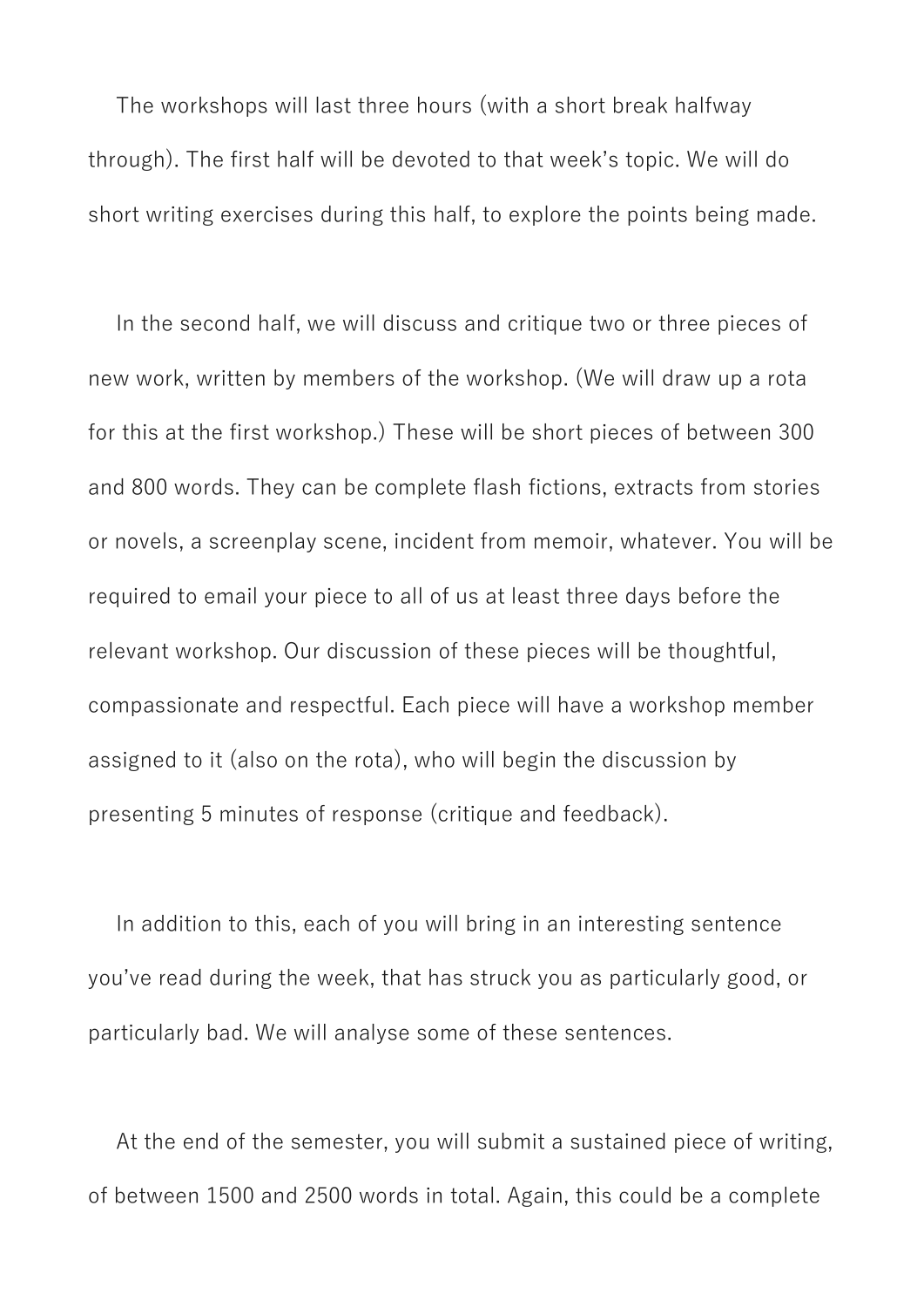short story, or part of a novel, memoir, experimental fiction, script, or narrative non-fiction. This should incorporate and build on some or all of the work you have had critiqued during the semester.

#### **TOPICS & BOOKS**

Below is a quick overview of a few of the topics we will address. Some workshops will draw heavily on a particular book, or books; in those cases I have included the name of the book. **You are not required to read them**, but, if a particular topic interests you, I would recommend reading the book(s) for a deeper understanding of the topic.

#### **THINKING LIKE A WRITER**

We do not just write with our conscious mind; we write with our full self – mind and body, conscious and unconscious, logic and intuition, imagination and memory. It is vitally important to develop a good working relationship with your full self, particularly your unconscious mind. We will work on ways to do this.

Books:

**On Becoming A Writer,** Dorothea Brande **Steal Like an Artist, by Austin Kleon**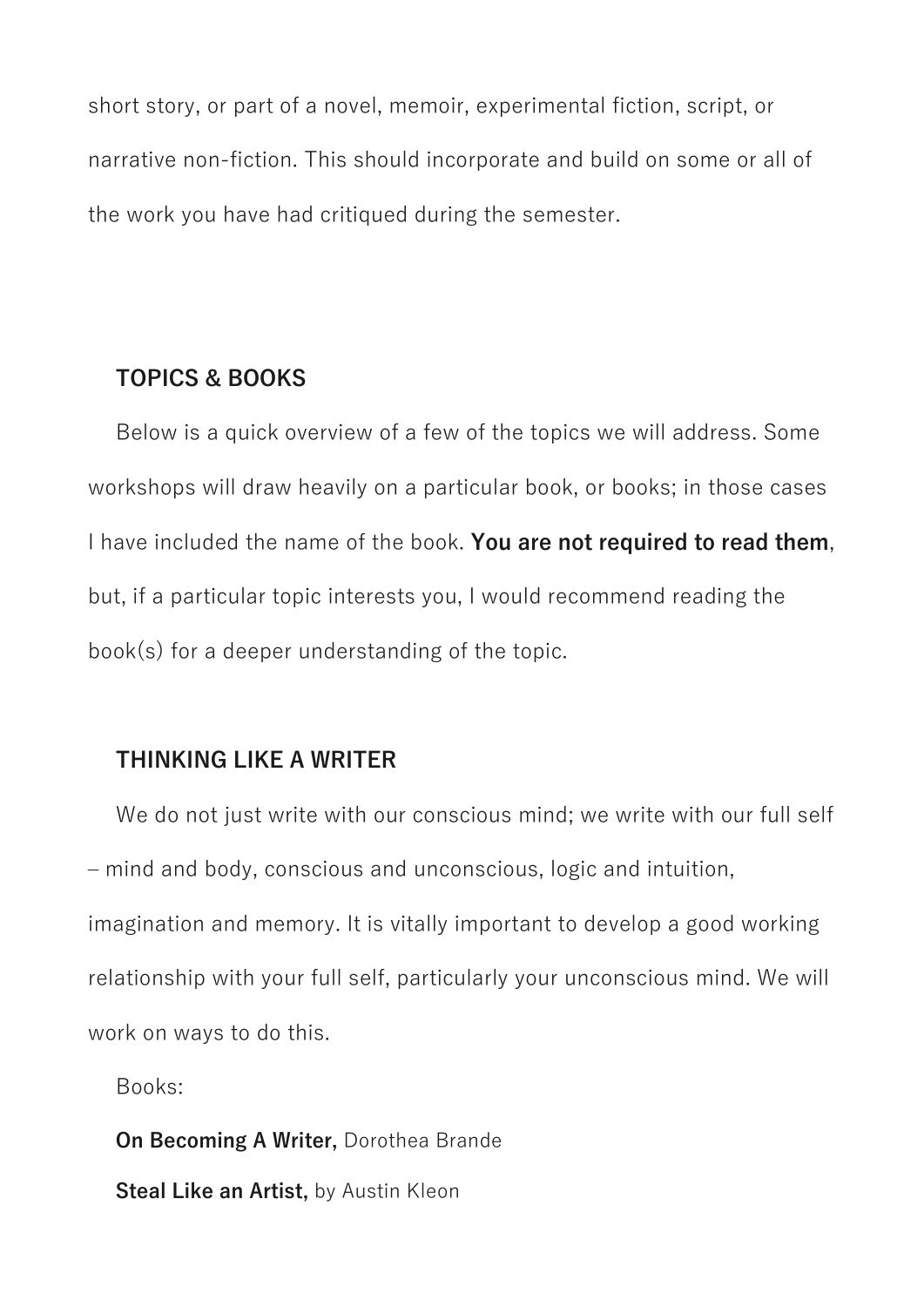**Big Magic,** by Elizabeth Gilbert

#### **YOUR BRAIN, AND HOW IT WORKS**

To write well, you need to prioritise deep cognitive work. And to do THAT well, you need to understand how your brain works. In the past decade, a great deal of work has been done on the neuroscience of creative thinking; the strengths and limitations of the human brain, and optimal strategies for creative thought. Some of the results are of direct and immediate relevance to writers. This is practical stuff, grounded in good-quality research; what to have for breakfast, how to block distractions, when to take breaks, what coffee does for you.

Book: **Your Brain at Work**, by David Rock

#### **EDITING YOUR OWN WORK**

Most writing is rewriting. The ability to edit your own work is therefore vital, if you are to learn and grow as a writer; yet often the writer is, paradoxically, the least qualified person to do this. On re-reading, they see, not what is actually on the page, but a reflection of the original vision they had in their head. So; we will work on ways of reading our own work, not as its understandably biased author, but as an objective first-time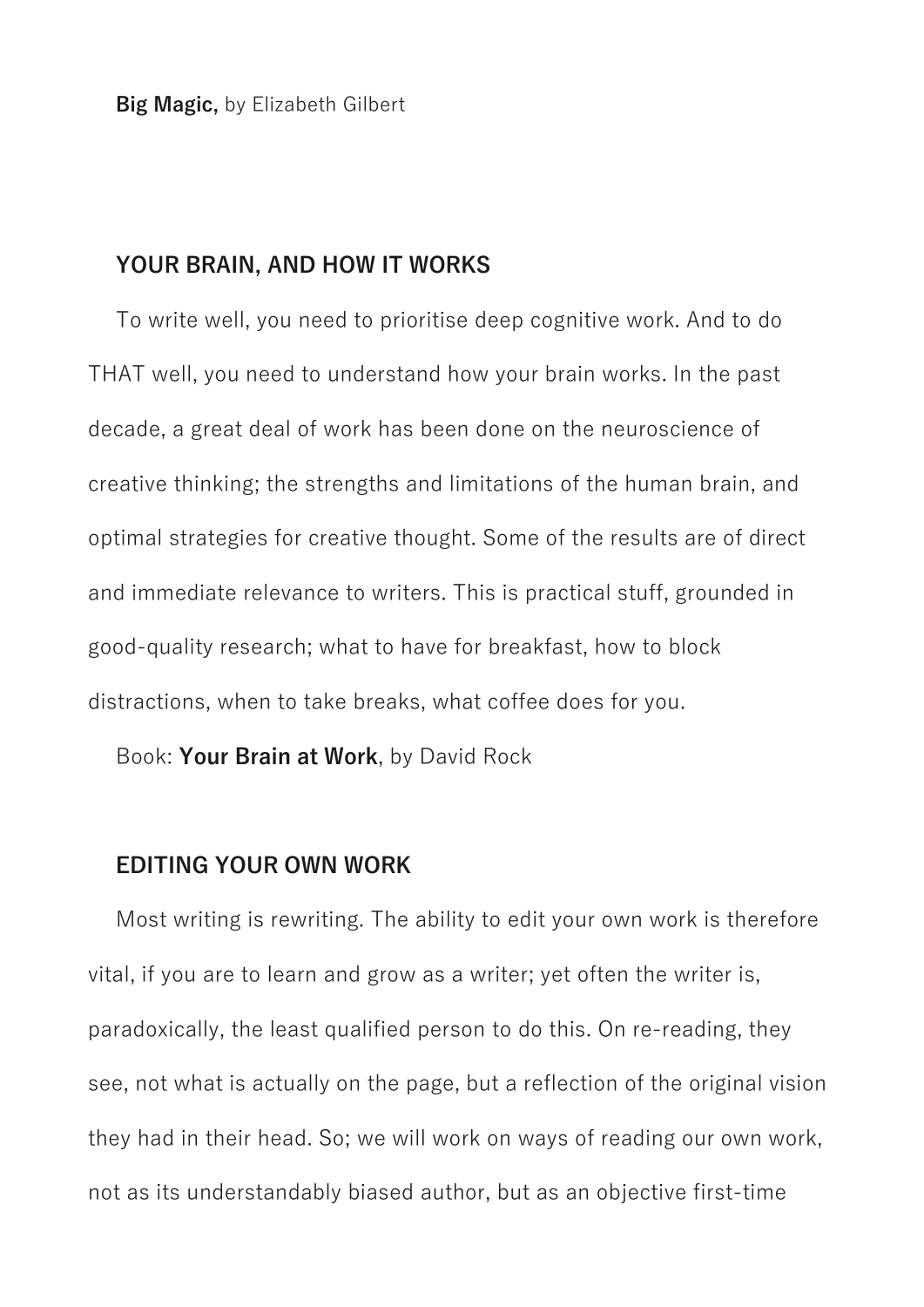reader, who can see what's wrong, and fix it. This is a hugely important part of becoming a writer; mastering self-editing will help your development greatly.

Books: **Self-Editing for Fiction Writers – How to edit yourself into print,**  by Renni Browne and Dave King

**The Wood for the Trees**, by Betsy Lerner

# **MYTHOLOGY AND THE ROOTS OF STORY**

All societies have stories; some stories are so successful they last for thousands of years, and become myths. So we will explore these myths, from the feuding Greek gods, and Sun Wukong's Journey to the West, to Star Wars and Wonder Woman.

What makes some stories endure? What makes them resonate in the human heart?

Books:

**The Hero With A Thousand Faces**, by Joseph Campbell

**Wired for Story**, by Lisa Cron

# **GENRE**

Even if you don't think you are interested in writing genre fiction, there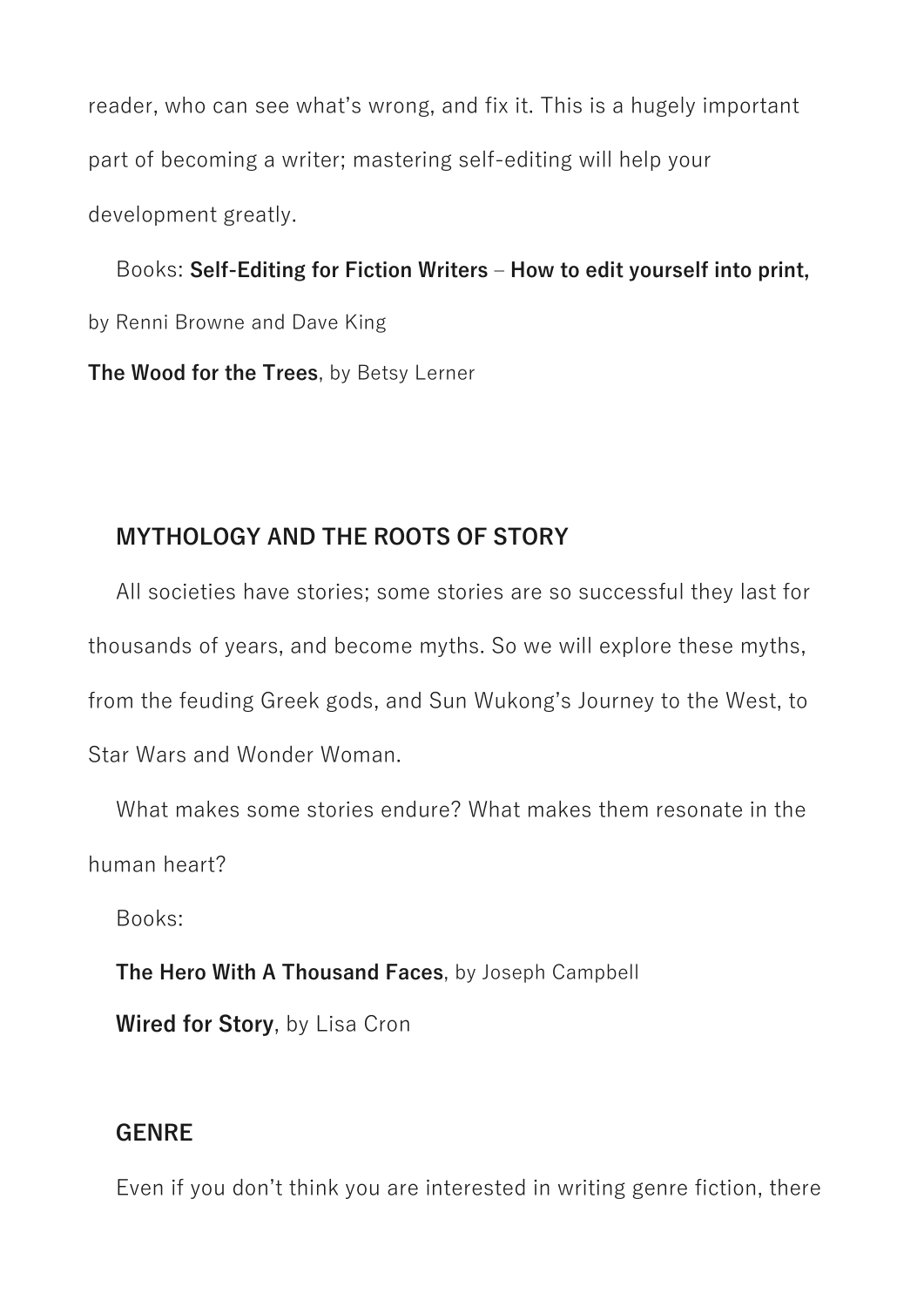is a lot to be learned from studying genres, and why they work. Horror, SF, fantasy, detective fiction, the thriller: genre rules, when applied to literary fiction, can make for a vibrant hybrid. (And vice versa.)

Books:

**On Writing**, by Stephen King

**Zen in the Art of Writing**, by Ray Bradbury

**The Language of the Night: Essays on Fantasy and Science Fiction**, by Ursula K. LeGuin

#### **STORY STRUCTURE**

The difference between fiction that works, and fiction that does not, is often structure; the way in which the parts are assembled. We will work on some simple general guidelines that can be used to improve your storytelling. Some are obvious: show, don't tell. But that's harder than it seems; we'll work on that, a lot.

One excellent, incredibly simple rule, which has been hugely useful to my students, comes from the creators of South Park: If your story beats are connected by "and then…" "and then…" "and then…" you are in trouble, because there are no cause-and-effect relationships to pull the reader forward through the story. If they are connected by "but…" and "therefore…", your story will work. We'll work on restructuring badly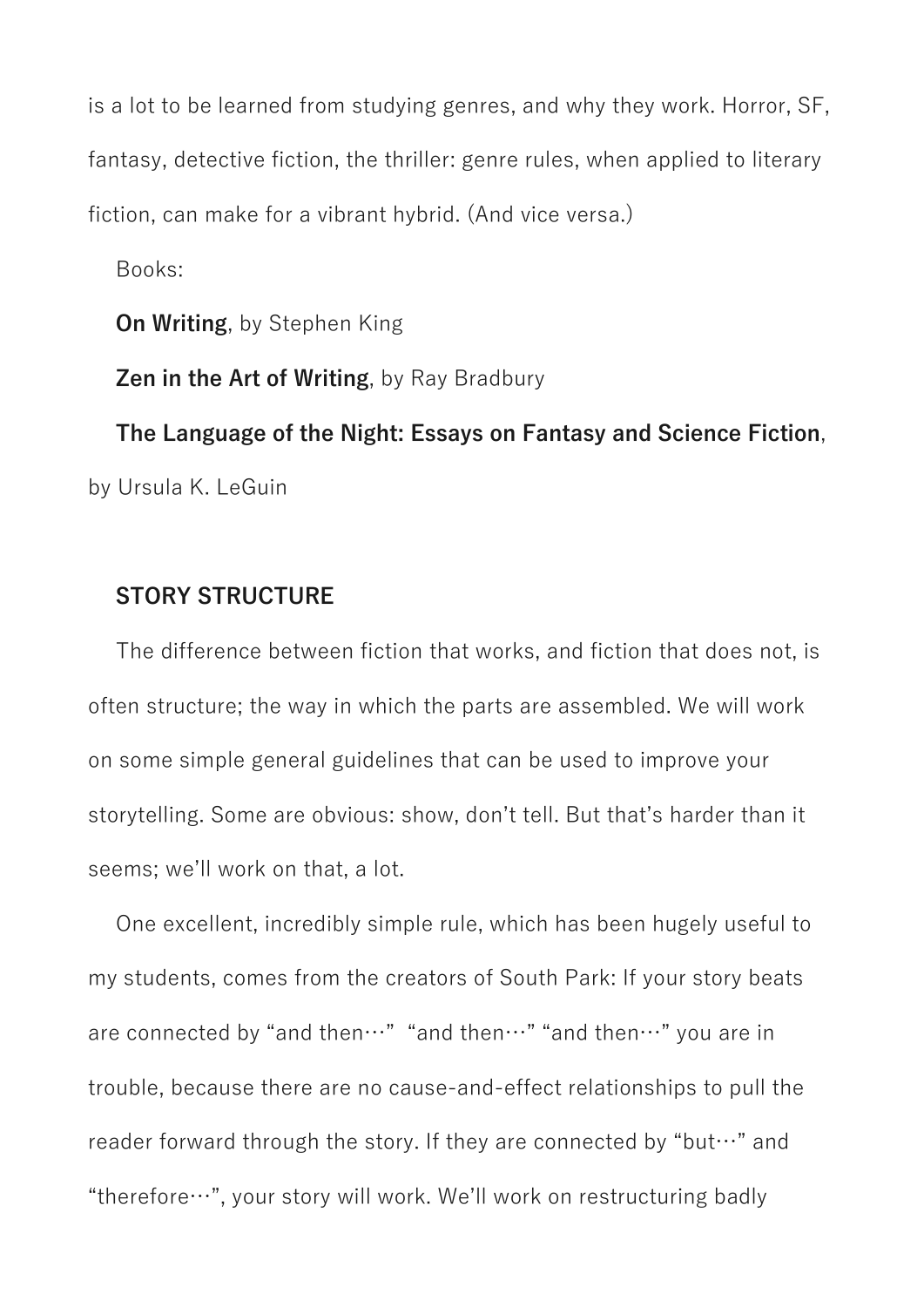structured stories – reconnecting their beats – using "therefore…" and "but…"

Book: **Creating Short Fiction,** by Damon Knight

#### **SOFTWARE**

These workshops will look to the future, as well as the past. New software tools such as Scrivener, Write or Die!, and Freedom, which are often designed specifically for creative writing, can be of great benefit to writers, who were previously stuck with unsuitable business software such as Word.

# **TECHNOLOGY AND CHANGE**

New technologies create new art forms. The novel is a product of the 16<sup>th</sup> century printing press. The movie is a product of 20<sup>th</sup> century film technology and the cinema distribution model. We will discuss how the ongoing transition to a connected, global, digital world is affecting literature, and storytelling, bringing with it new risks and new opportunities.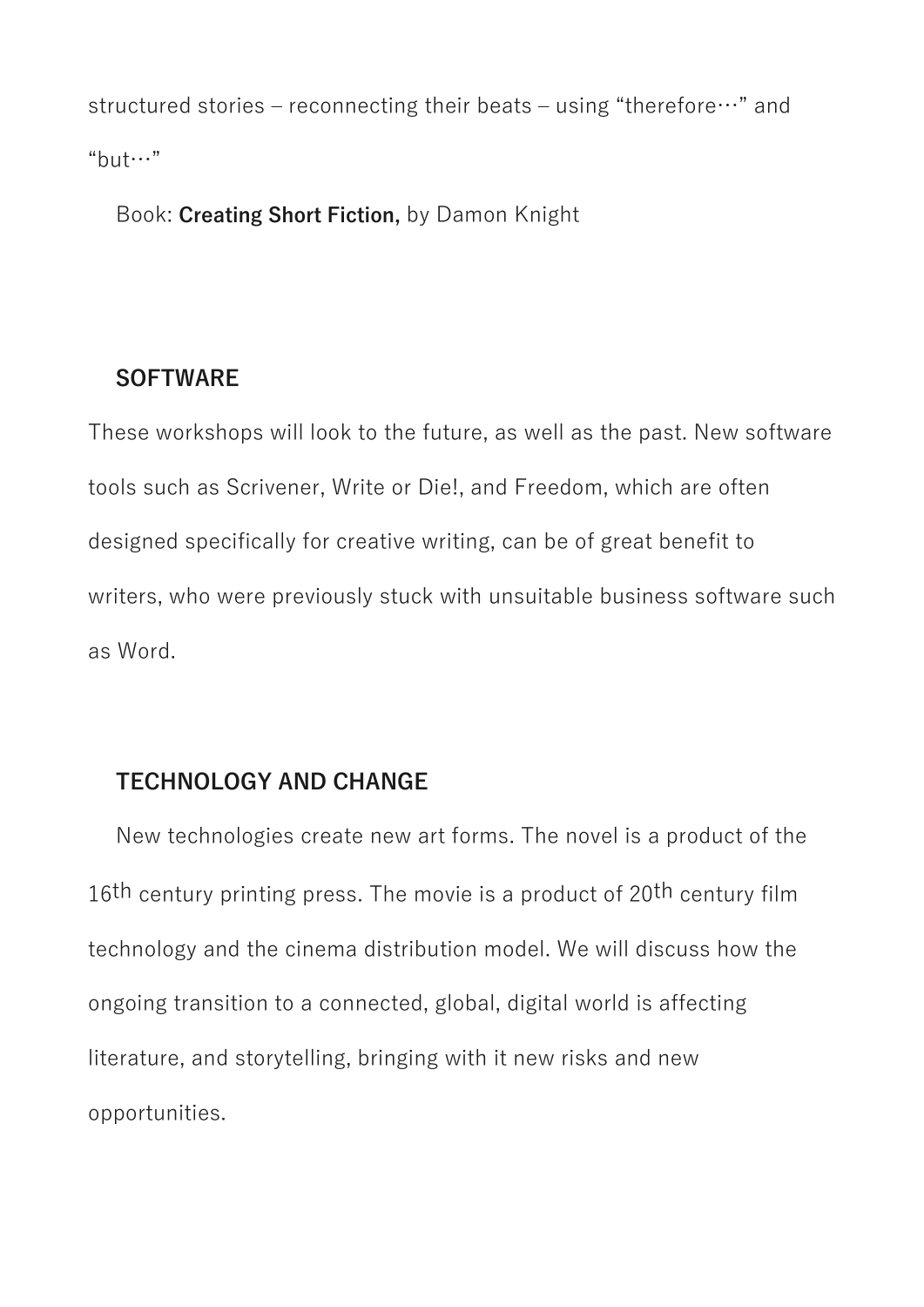These new, emerging digital forms will be of increasing importance to the next generation of writers. As the older generation haven't yet mastered them, new forms such as the Kindle single, or Twine's non-linear interactive stories, provide a perfect opportunity for young writers to annex entirely new artistic territory for themselves.

# Books: **Reality Hunger: A Manifesto**, by David Shields

# **A Year With Swollen Appendices**, by Brian Eno

#### **Show Your Work**, by Austin Kleon

OK; those are some of the topics we will cover. But the workshop will be responsive to your needs, and will also cover those things you specifically request.

# SEMINAR NOTES:

• Please be present, please have your writing and reading done, and please be on time. If you are more than 20 minutes late to class it will count as an absence.

• Please no side conversations.

• Computers are fine--some people think better when typing than when writing by hand--but please no texting or other digital distractions.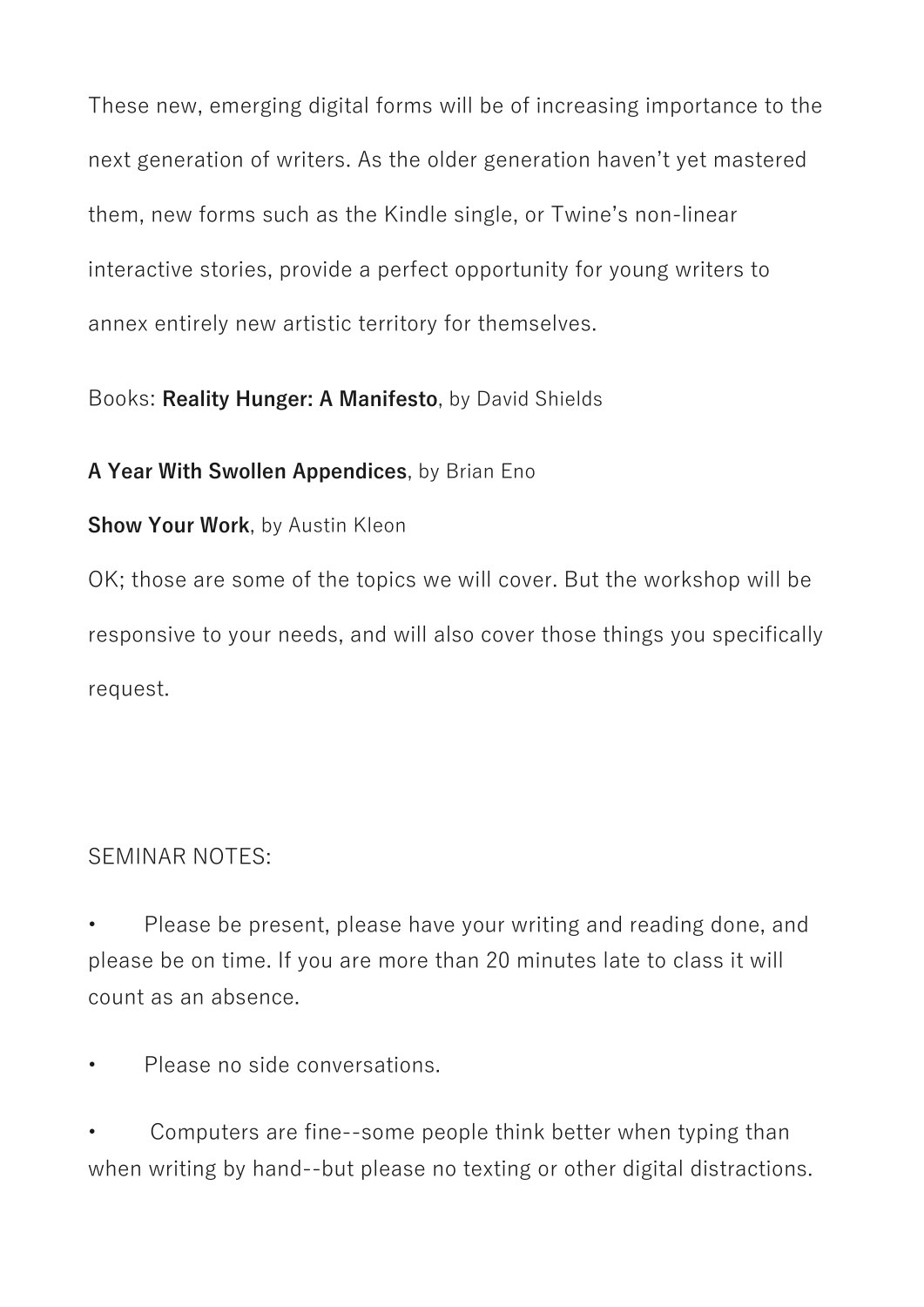Let me know as soon as possible if you have any disability or other issue that requires special accommodation in class. (Examples: you need to sit in a special position so you can see or hear well; you need to leave your phone on in case of a family emergency; you need to leave class early to attend a medical appointment, etc.)

• Any writing that is not your own should be in quotation marks, unless everyone will recognize that it's by somebody else (even if they don't remember whom it's by), e.g., "The best laid plans of mice and men."

#### REQUIRED TEXTS:

**Creating Short Fiction, by** Damon Knight. This is a brisk, technical book on writing short fiction. Damon Knight is a science fiction writer, who taught at the Clarion workshop for thirty years. This book sums up everything he learned about teaching in those years, and it's a great one-stop shop for technique. It's primarily concerned with creating commercial, plotted, short, genre fiction; but the advice is helpful to anyone writing anything, of any length, who would like to write it better. A couple of chapters are dated; it doesn't matter. Good, practical, actionable advice on research, form, theme, point of view, plot, tone, compression, revision, etc, etc, etc.

**Steal Like an Artist,** by Austin Kleon. A short (VERY short!), funny, deeply reassuring book about becoming an artist. Smart, useful overview of what inspiration is in the digital age, and how to use your obsessions and your influences to create work of your own. As a bonus, it demolishes the myth of the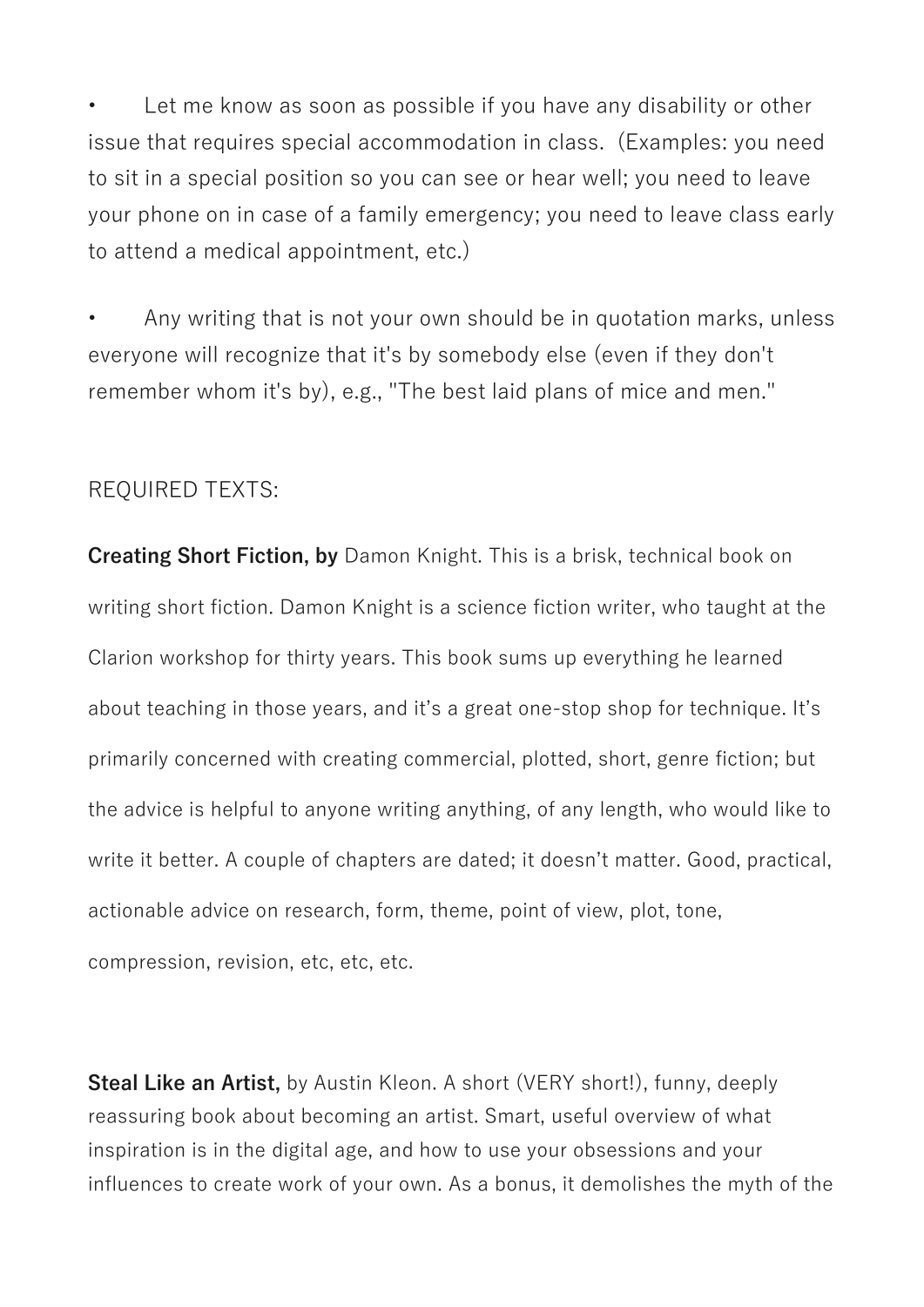lonely creative genius, pulling ideas out of his or her ear.

# ASSESSMENT

Course Assessment Summary

- 1. Class participation: 20%
- 2. Short piece submissions for critique: 30%
- 3. In-class presentations: 20%
- 4. Longer final piece: 30%
- 1. 1. Class participation. Your participation mark will reflect your attendance, your willingness to come to class prepared and your contributions to class discussion and activities, including in-class writing. Preparation for class includes bringing copies of your work on your allocated workshop dates. If you miss these dates without good reason, you will forfeit a portion of your participation mark. Preparation also includes reading and making notes on your fellow students' work before class time, so that you are ready to participate in workshop discussion with thoughtful comments. Assessment weighting: 20 %

2. Short piece submissions for critique. Each student will submit 2 to 3 short manuscripts over the course of the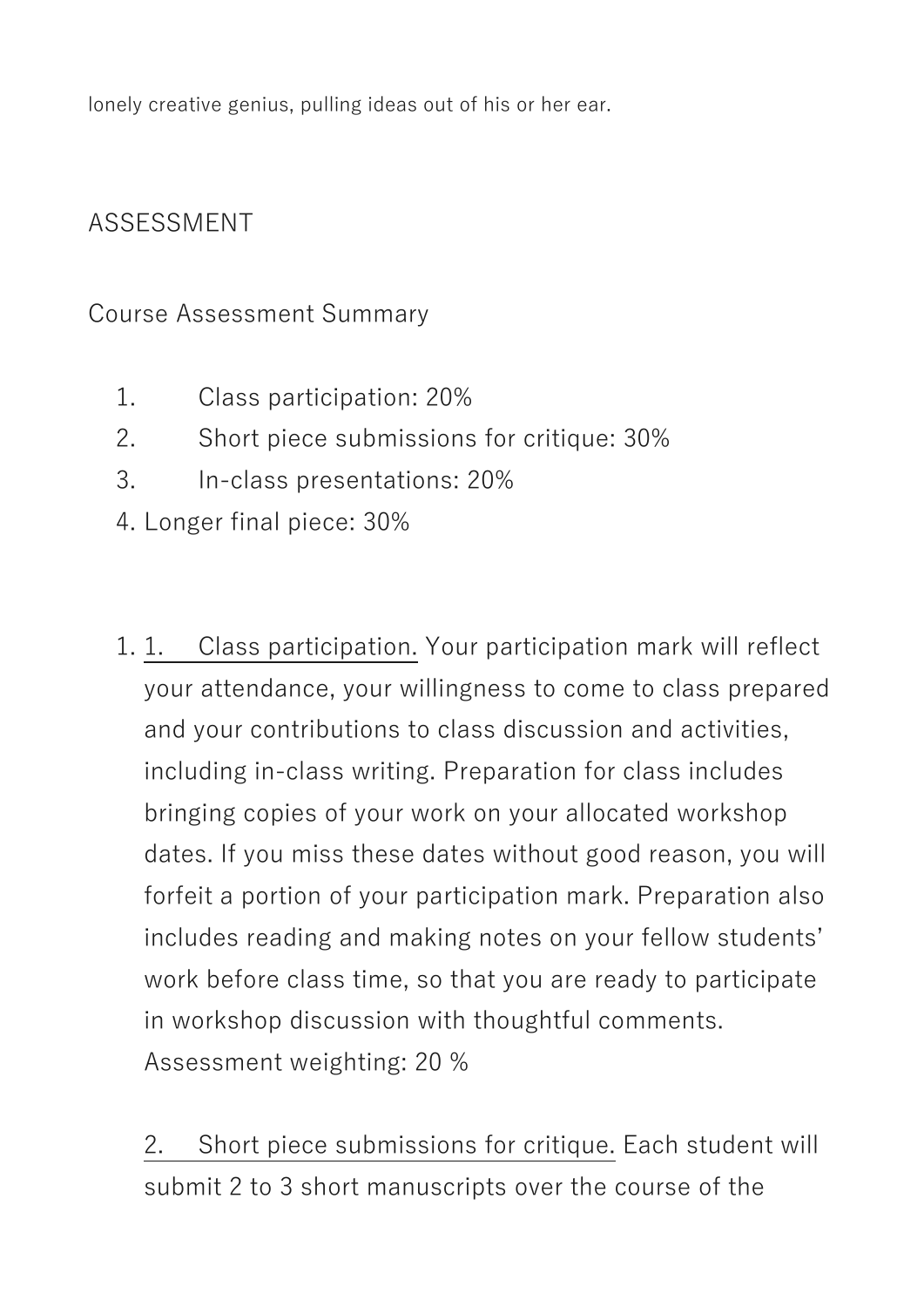semester. Assessment weighting: 30 %

3. In-class presentations. Each student will be asked to give 2 or 3 presentations, of roughly 5 minutes, on the work of a fellow student. Assessment weighting: 20%

4. Longer piece of creative writing. An end-of-semester piece of 1,500 to 2,500 words, building on your pieces critiqued in the workshop. Assessment weighting: 30%

#### **Course Outline**

**\***

| Week            | <b>Topic</b> | <b>Reading</b>          |  |
|-----------------|--------------|-------------------------|--|
| $\mathbf 1$     |              |                         |  |
| Jan 11          |              |                         |  |
| $\mathbf{2}$    |              |                         |  |
| Jan 18          |              |                         |  |
| $\mathfrak{Z}$  |              |                         |  |
| <b>Jan 25</b>   |              |                         |  |
| 4               |              |                         |  |
| Feb 1           |              |                         |  |
| 5               |              | <b>National Holiday</b> |  |
| Feb 8           |              |                         |  |
| $6\phantom{1}6$ |              |                         |  |
| Feb 15          |              |                         |  |
| 7               |              |                         |  |
| Feb 22          |              |                         |  |
| 8               |              | <b>Recess Week</b>      |  |
| Feb 29          |              |                         |  |